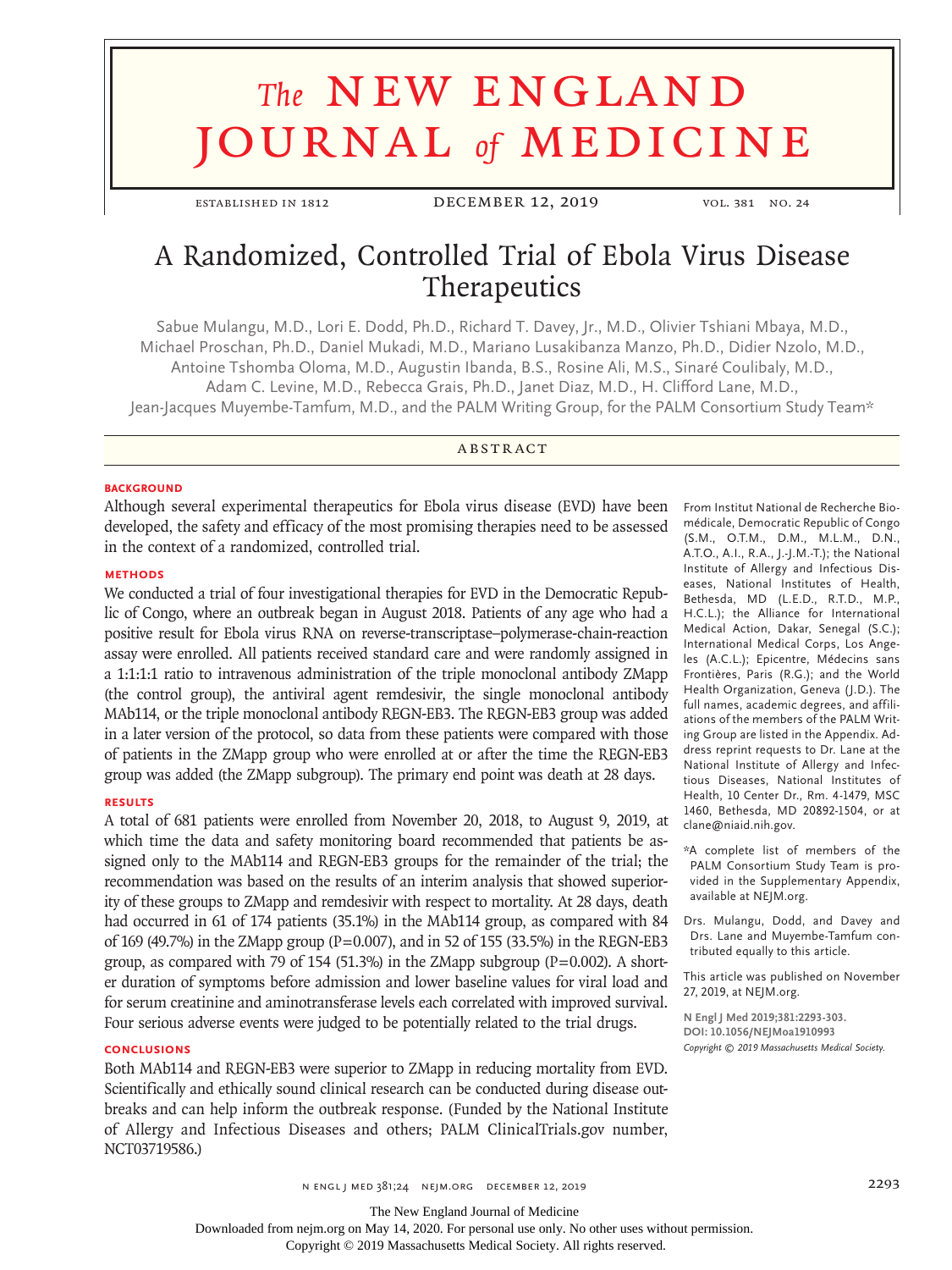IN AUGUST 2018, AN OUTBREAK OF EBOLA<br>virus disease (EVD) began in the provinces of<br>North Kivu and Ituri in the Democratic Re-<br>public of Congo (DRC); it was the tenth known n August 2018, an outbreak of Ebola virus disease (EVD) began in the provinces of North Kivu and Ituri in the Democratic Reoutbreak of EVD in that country.<sup>1,2</sup> The outbreak became the second largest that has been recorded since the first description of *Zaire ebolavirus* infection in 1976, and it is surpassed only by the 2013–2016 outbreak in West Africa that resulted in more than 11,000 deaths.

After the end of the outbreak in West Africa, the World Health Organization (WHO) initiated a series of discussions to develop an R&D Blueprint for EVD research that included a working group focused on how experimental therapeutics should be assessed in the context of the next EVD outbreak.3 These and other discussions led to a consensus that when a new outbreak occurred, the most promising experimental therapeutics should be studied in the context of a randomized, controlled trial, if possible.<sup>4</sup> This groundwork facilitated the uniting of the international community and DRC leadership to develop and implement the trial described in this report.

#### Methods

#### **Trial Design**

*A Quick Take is available at NEJM.org*

> The Pamoja Tulinde Maisha (PALM ["Together Save Lives" in the Kiswahili language]) trial compared ZMapp with three newer investigational agents.5 Patients were assigned in a 1:1:1:1 ratio to receive ZMapp (a triple monoclonal antibody agent), remdesivir (a nucleotide analogue RNA polymerase inhibitor<sup>6</sup>), MAb114 (a single human monoclonal antibody derived from an Ebola survivor7,8), or REGN-EB3 (a coformulated mixture of three human IgG1 monoclonal antibodies $9,10$ . ZMapp was chosen as the control on the basis of data from the Partnership for Research on Ebola Virus in Liberia II (PREVAIL II) trial.<sup>11</sup> The current trial was originally designed in November 2018 as a three-group trial, and the protocol was updated in January 2019 to add REGN-EB3 as a fourth group; data from this group were compared with those of patients in the ZMapp group who were enrolled on or after the time the REGN-EB3 group was added (the ZMapp subgroup). The primary end point was death at 28 days.

# **Trial Oversight**

The trial was jointly approved by the ethics board at the University of Kinshasa and the institutional review board at the National Institute of Allergy and Infectious Diseases (NIAID) and was overseen by an independent data and safety monitoring board. Trial staff at participating Ebola treatment centers included staff from the Alliance for International Medical Action (ALIMA), International Medical Corps (IMC), Médecins sans Frontières (MSF), and the DRC Ministry of Health. Written informed consent was obtained from all patients or their legal guardians, and assent forms were obtained for children according to local standards and requirements. Full details about the trial design, conduct, oversight, and analyses are provided in the protocol and the Supplementary Appendix, both available with the full text of this article at NEJM.org. The PALM Writing Group performed the primary data analyses, wrote the manuscript, and, on behalf of the PALM Study Group, vouch for the accuracy and completeness of the data and for the fidelity of the trial to the protocol. The Office of Clinical Research Policy and Regulatory Operations of the Division of Clinical Research of the NIAID is the holder of the Investigational New Drug application (125530) from the Food and Drug Administration. The Biomedical and Advanced Research and Development Authority of the U.S. Department of Health and Human Services provided financial support for the production of ZMapp and REGN-EB3. NIAID and the Defense Advanced Research Projects Agency of the U.S. Department of Defense provided financial support for the production and provision of MAb114.

#### **Screening and Randomization**

Patients were assessed for eligibility on the basis of a reverse-transcriptase–polymerase-chain-reaction (RT-PCR) assay to detect the RNA of the nucleoprotein of Ebola virus (EBOV). Patients of any age, including pregnant women, were eligible if they had a positive result on RT-PCR within 3 days before screening and if they had not received other investigational agents (except experimental vaccines) within the previous 30 days. Neonates who were 7 days of age or younger were eligible if the mother had documented EVD. Randomization was stratified according to baseline nucleoprotein cycle-threshold (Ct) value (≤22.0 or >22.0, corresponding to higher and lower viral loads, respectively, as determined by quantitative RT-PCR) and Ebola treatment center. Trial-group assignments were placed in sequentially numbered envelopes, which were distributed to trial sites

The New England Journal of Medicine

Downloaded from nejm.org on May 14, 2020. For personal use only. No other uses without permission.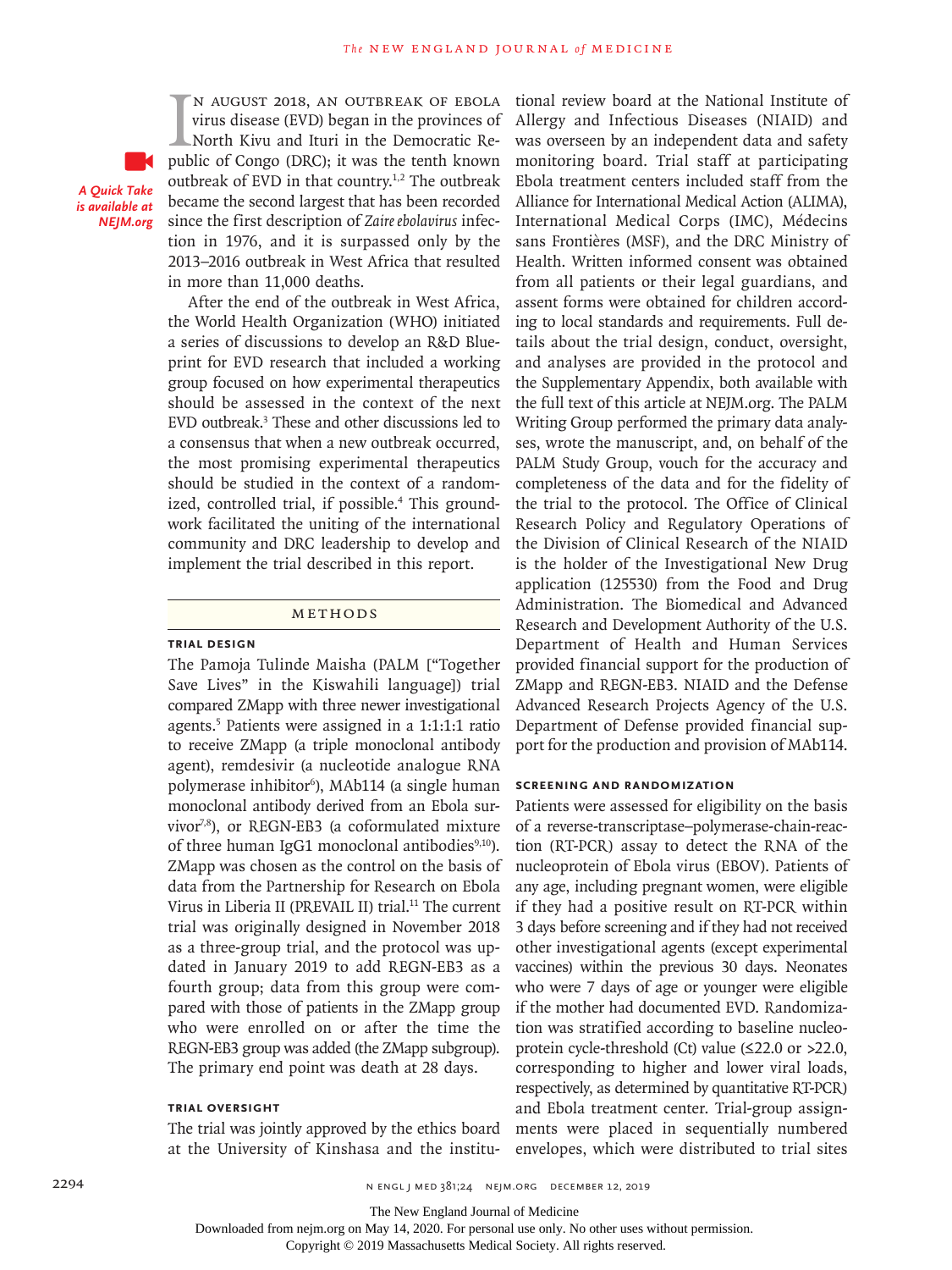to be opened at the time of enrollment. Data were recorded on bar-coded paper case-report forms that were transmitted from the site to a server, where they were digitally sorted into electronic patient folders with the use of software developed by the University of Minnesota and were then entered by trial staff at the Institut National de Recherche Biomédicale (INRB) Coordinating Center (Kinshasa, DRC) and NIAID (Bethesda, MD) into the Web-based REDCap database.

#### **Trial Procedures**

All patients received standard care, which consisted of administration of intravenous fluids, daily clinical laboratory testing, correction of hypoglycemia and electrolyte imbalances, and administration of broad-spectrum antibiotic agents and antimalarial agents as indicated. All four trial agents were administered intravenously. Patients in the ZMapp group received a dose of 50 mg per kilogram of body weight every third day beginning on day 1 (for a total of three doses). Patients in the remdesivir group received a loading dose on day 1 (200 mg in adults, and adjusted for body weight in pediatric patients), followed by a daily maintenance dose (100 mg in adults) starting on day 2 and continuing for 9 to 13 days, depending on viral load. Patients in the MAb114 group received a dose of 50 mg per kilogram, administered as a single infusion on day 1. Patients in the REGN-EB3 group received a dose of 150 mg per kilogram, administered as a single infusion on day 1.

The Xpert Ebola Assay (Cepheid) was used for detection of the EBOV RNAs encoding surface glycoprotein and nucleoprotein.12-14 Clinical chemical analyses of plasma samples that had been separated from whole blood were performed with the use of the Piccolo Xpress Chemistry Analyzer (Abbott).

#### **Statistical Analysis**

The primary end point (death at 28 days) was assessed with the use of a modified Boschloo's test for hypothesis testing.15 We estimated that 145 patients would need to be enrolled in each group to give the trial approximately 80% power, at a type I error rate of 5%, to show that mortality would be 50% lower in each of the groups than in the ZMapp group (15% vs. 30%). Each of the primary comparisons of remdesivir, MAb114, and REGN-EB3 with ZMapp was tested at a twosided type I error rate of 5%, without adjustment for multiplicity (as prespecified in the statistical analysis plan). After an assessment that was conducted in a blinded manner, the protocol was amended in July 2019 to increase the sample size to 725 to improve the power of the trial while taking into account the availability of ZMapp. The sample size was revised to 185 patients each in the ZMapp, remdesivir, and MAb114 groups and 170 in the REGN-EB3 group. Comparisons were restricted to patients who were enrolled in the trial concurrently.15,16 Interim data and safety monitoring included four analyses of efficacy that were performed on the basis of prespecified enrollment targets (Table S1 in the Supplementary Appendix). Additional details are provided in the statistical analysis plan, which is included with the protocol.

#### Results

#### **Patients**

From November 20, 2018, to August 9, 2019, a total of 681 patients were enrolled and underwent randomization at Ebola treatment centers in Beni (335 patients), Butembo (243 patients), Katwa (46 patients), and Mangina (57 patients). Eight patients were excluded from the final analysis: 1 patient was later found to have been ineligible because of a false positive EVD result on RT-PCR assay, and 7 patients underwent randomization during a 2-week period when ZMapp was unavailable because of compromised coldchain conditions. Of the remaining 673 participants, 169 were assigned to receive ZMapp, 175 to receive remdesivir, 174 to receive MAb114, and 155 to receive REGN-EB3. A total of 154 patients were assigned to the ZMapp group after the REGN-EB3 group had been added (the ZMapp subgroup), and data from these patients were used in the comparison of REGN-EB3 with ZMapp (Fig. S1).

Most patients (74.4%) were 18 years of age or older, 12.8% were 6 to 17 years of age, and 12.8% were 5 years of age or younger, of whom 0.7% were neonates (≤7 days old). A total of 55.6% patients were female, of whom 6.1% were pregnant at the time of EVD diagnosis (Table 1).

The mean (±SD) baseline nucleoprotein Ct value was 24.0±5.6, and 42.1% of patients had a baseline value of 22.0 or lower. Patients were enrolled within an average of 5.5 days after the onset of symptoms. The most commonly reported baseline symptoms were diarrhea (in 53.8% of

n engl j med 381;24 nejm.org December 12, 2019 2295

The New England Journal of Medicine

Downloaded from nejm.org on May 14, 2020. For personal use only. No other uses without permission.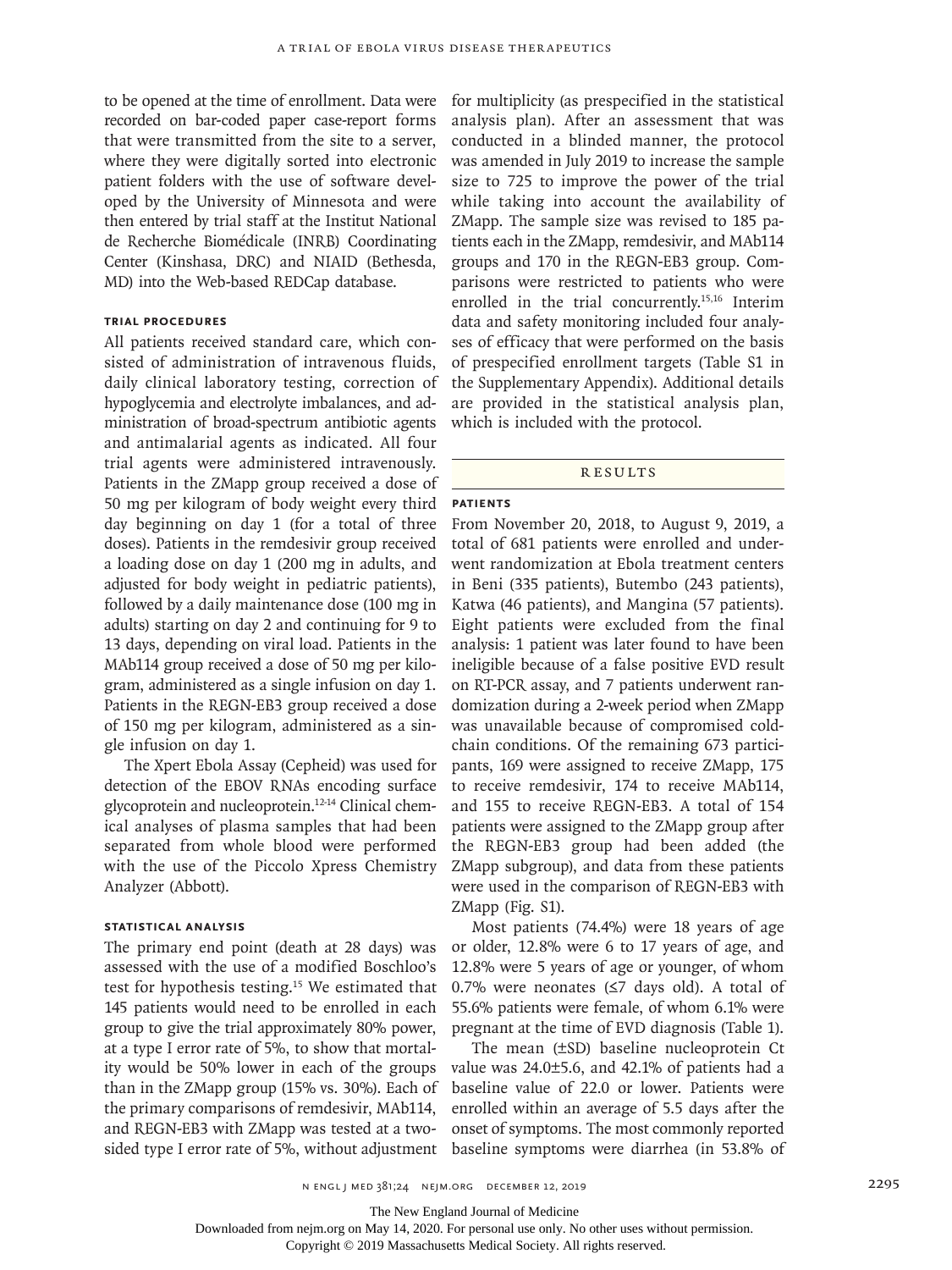| Table 1. Baseline Demographic and Clinical Charad                          | cteristics of the Trial Population.* |                        |                           |                              |                         |                              |
|----------------------------------------------------------------------------|--------------------------------------|------------------------|---------------------------|------------------------------|-------------------------|------------------------------|
| Characteristic                                                             | All Patients<br>$(N = 673)$          | $Z$ Mapp<br>(N = 169)  | Remdesivir<br>$(N = 175)$ | $(N = 174)$<br><b>MAb114</b> | REGN-EB3<br>(N=155)     | ZMapp Subgroup†<br>(N = 154) |
| $Age - yr$                                                                 | $28.8 \pm 17.6$                      | $29.7 \pm 16.8$        | $29.6 \pm 17.2$           | $27.4 \pm 18.5$              | $28.2 \pm 18.2$         | $30.2 \pm 16.7$              |
| Age group — no. (%)                                                        |                                      |                        |                           |                              |                         |                              |
| $\leq$ 5 yr                                                                | 86 (12.8)                            | 20(11.8)               | 16 (9.1)                  | 26 (14.9)                    | 24 (15.5)               | 17 (11.0)                    |
| $\leq$ 7 days                                                              | 5(0.7)                               | 2(1.2)                 | 2(1.1)                    | 1(0.6)                       |                         | 2(1.3)                       |
| $>5$ yr to $<18$ yr                                                        | 86 (12.8)                            | 14(8.3)                | 25 (14.3)                 | 29 (16.7)                    | 18 (11.6)               | 13(8.4)                      |
| $>18 yr$                                                                   | 501 (74.4)                           | 135 (79.9)             | 134 (76.6)                | 119 (68.4)                   | 113 (72.9)              | 124 (80.5)                   |
| Female sex - no. (%)                                                       | 374 (55.6)                           | 87 (51.5)              | 98 (56.0)                 | 98 (56.3)                    | 91 (58.7)               | 80 (51.9)                    |
| Positive result on pregnancy test - no./total no. (%)                      | 17/277 (6.1)                         | 4/63(6.3)              | $6/77$ $(7.8)$            | 5/69 (7.2)                   | 2/68(2.9)               | 4/61 (6.6)                   |
| Weight - kg (% with missing data)                                          | $47.0 \pm 19.3$ (0.1)                | 49.2±19.2 (0)          | $47.8 \pm 17.7$ (0.6)     | 44.8±19.8 (0)                | $46.1 \pm 20.4$ (0)     | 49.6±18.8 (0)                |
| Ĝ<br>Patient-reported vaccination with rVSVAG-ZEBOV-<br>no./total no. (%); | 155/620 (25.0)                       | 41/154 (26.6)          | 43/156 (27.6)             | 36/157 (22.9)                | 35/153 (22.9)           | 41/154 (26.6)                |
| <10 days before admission to the Ebola treatment<br>center                 | 80/155 (51.6)                        | 21/41 (51.2)           | 18/43 (41.9)              | 21/36 (58.3)                 | 20/35 (57.1)            | 21/41 (51.2)                 |
| >10 days before admission to the Ebola treatment<br>center                 | 60/155 (38.7)                        | 18/41 (43.9)           | 21/43 (48.8)              | 10/36 (27.8)                 | 11/35(31.4)             | 18/41(43.9)                  |
| Timing not reported                                                        | 15/155 (9.7)                         | 2/41(4.9)              | 4/43(9.3)                 | 5/36 (13.9)                  | $4/35$ (11.4)           | 2/41(4.9)                    |
| Current illness                                                            |                                      |                        |                           |                              |                         |                              |
| Nucleoprotein Ct value <22 - no./total no. (%)                             | 282/670 (42.1)                       | 70/168 (41.7)          | 73/173 (42.2)             | 73/174 (42.0)                | 66/155 (42.6)           | 64/153 (41.8)                |
| Nucleoprotein Ct value (% with missing data)                               | $24.0 \pm 5.6$ $(0.4)$               | $23.4 \pm 5.2$ (0.6)   | $23.8 \pm 5.3$ (1.1)      | $24.6 \pm 6.4$ (0)           | $24.1 + 5.3$ (0)        | $23.3 \pm 5.1$ (0.7)         |
| Glycoprotein Ct value (% with missing data)                                | $28.5 + 4.9$ (2.4)                   | $28.3 \pm 4.7$ (1.2)   | $28.4 \pm 4.8$ (2.3)      | $28.5 \pm 5.1$ (5.2)         | $28.7 + 4.9(0.6)$       | $28.0 + 4.6(1.3)$            |
| Days since onset of symptoms (% with missing<br>data)                      | $5.5 \pm 3.5 (1.2)$                  | $5.6 \pm 3.6 (1.2)$    | $5.4 \pm 3.4 (2.3)$       | $5.5 + 3.6(0.6)$             | $5.4 \pm 3.2$ $(0.6)$   | $5.5 \pm 3.6$ (1.3)          |
| Positive result for malaria - no./total no. (%)                            | 57/557 (10.2)                        | 12/140 (8.6)           | 15/139 (10.8)             | 13/140 (9.3)                 | 17/138 (12.3)           | 12/140 (8.6)                 |
| Serum chemical values (% with missing data)                                |                                      |                        |                           |                              |                         |                              |
| Creatinine - mg/dl                                                         | $2.5 \pm 2.9$ (18.6)                 | $2.9 \pm 3.3$ (22.5)   | $2.7 \pm 3.0$ (17.7)      | $2.1 + 2.6$ (17.2)           | $2.5 \pm 2.8$ (16.8)    | $2.7 \pm 3.0$ (22.7)         |
| Potassium — mmol/liter                                                     | $4.4 \pm 1.1$ (30.5)                 | $4.3 \pm 1.1 (34.9)$   | $4.3 \pm 1.1 (26.9)$      | $4.4 \pm 1.3$ (28.7)         | $4.4 \pm 1.0 (31.6)$    | $4.3 \pm 1.1$ (33.8)         |
| AST - U/liter¶                                                             | $668 \pm 700$ (40.6)                 | $767 \pm 745$ (43.2)   | $713 \pm 702$ (47.2)      | 546±617 (42.0)               | $648 \pm 726$ (38.1)    | $775 \pm 749$ (42.9)         |
| $AT - U/liter$                                                             | $379 \pm 464$ (18.1)                 | $404 \pm 475$ (21.3)   | $385 \pm 471$ (18.3)      | $358 \pm 433 (17.8)$         | $368 \pm 483$ (14.8)    | 390 $\pm$ 445 (21.4)         |
| Vital signs (% with missing data)                                          |                                      |                        |                           |                              |                         |                              |
| Blood pressure - mm Hg                                                     |                                      |                        |                           |                              |                         |                              |
| Systolic                                                                   | $106.9 \pm 17.5$ (13.7)              | $106.1 \pm 14.9$ (8.9) | $107.2 \pm 18.5$ (13.1)   | $106.7 \pm 17.6$ (17.2)      | $107.6 \pm 19.0$ (15.5) | $105.9 \pm 14.8$ (9.1)       |
| Diastolic                                                                  | $70.3 \pm 15.0$ (13.7)               | $71.0 \pm 14.1$ (8.9)  | $70.7 \pm 14.4$ (13.1)    | $69.7 \pm 14.7$ (17.2)       | $70.0 \pm 17.1$ (15.5)  | $70.2 \pm 14.0$ (9.1)        |

2296 n engl j med 381;24 nejm.org December 12, 2019

The New England Journal of Medicine

Downloaded from nejm.org on May 14, 2020. For personal use only. No other uses without permission.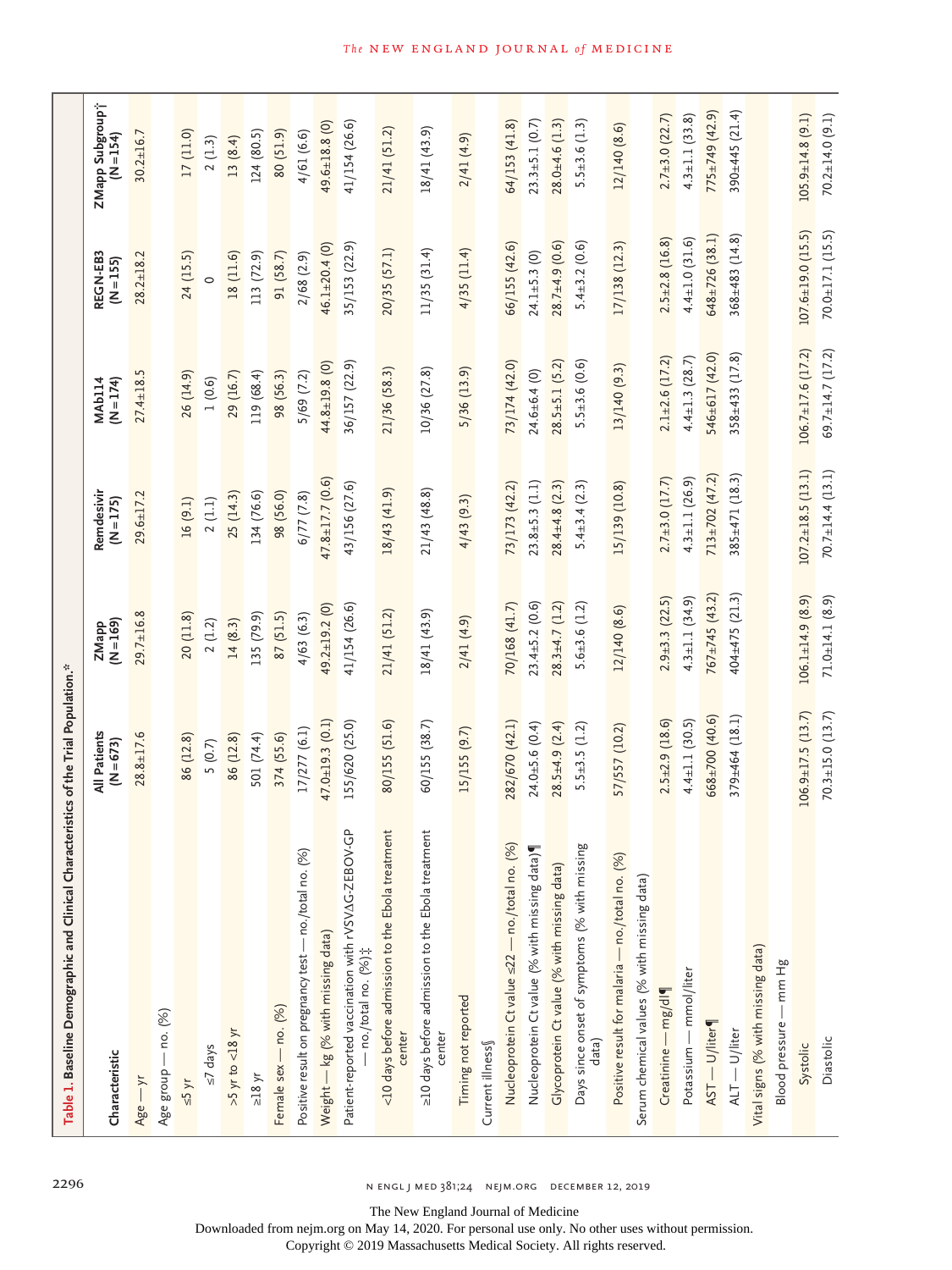| Pulse — beats/min                                                                                                                                                                                                                                                                                                                                                                                                                                                                                                                                                                                                                                                                                                                                                                                                                                                                                                                                        | $98.2 \pm 20.8$ (2.2)                                                             | $97.2 \pm 21.1$ (2.4) | $97.2 \pm 20.0$ $(1.7)$ | $98.5 \pm 21.5$ (1.7) | $100.0 + 20.6(3.2)$                                                                                                                                                                                                                                | $97.4 \pm 21.4(2.6)$ |
|----------------------------------------------------------------------------------------------------------------------------------------------------------------------------------------------------------------------------------------------------------------------------------------------------------------------------------------------------------------------------------------------------------------------------------------------------------------------------------------------------------------------------------------------------------------------------------------------------------------------------------------------------------------------------------------------------------------------------------------------------------------------------------------------------------------------------------------------------------------------------------------------------------------------------------------------------------|-----------------------------------------------------------------------------------|-----------------------|-------------------------|-----------------------|----------------------------------------------------------------------------------------------------------------------------------------------------------------------------------------------------------------------------------------------------|----------------------|
| Body temperature - °C                                                                                                                                                                                                                                                                                                                                                                                                                                                                                                                                                                                                                                                                                                                                                                                                                                                                                                                                    | $37.4 \pm 1.2$ (1.0)                                                              | $37.5 \pm 1.2$ (0.6)  | $37.3 \pm 1.3$ (1.1)    | $37.4 \pm 1.2$ (1.1)  | $37.4 \pm 1.2$ (1.3)                                                                                                                                                                                                                               | $37.5 \pm 1.2$ (0.6) |
| Respiratory rate - breaths/min                                                                                                                                                                                                                                                                                                                                                                                                                                                                                                                                                                                                                                                                                                                                                                                                                                                                                                                           | $25.1 \pm 7.5$ (4.6)                                                              | $24.8 \pm 7.0$ (5.9)  | $24.6 \pm 6.9$ (2.3)    | $25.1 \pm 7.8$ (4.6)  | $25.8 \pm 8.2$ (5.8)                                                                                                                                                                                                                               | $24.8 \pm 7.3$ (5.8) |
| Oxygen saturation - %                                                                                                                                                                                                                                                                                                                                                                                                                                                                                                                                                                                                                                                                                                                                                                                                                                                                                                                                    | $95.8 \pm 4.2$ (5.2)                                                              | $95.7 \pm 3.1(5.3)$   | $96.4 \pm 3.9$ (2.9)    | $95.5 \pm 5.4$ (6.9)  | $95.8 \pm 4.1$ (5.2)                                                                                                                                                                                                                               | $95.6 \pm 3.2$ (5.8) |
| The nucleoprotein and glycoprotein of Ebola virus RNA were detected with the use of quantitative reverse-transcriptase-polymerase-chain-reaction assay, and the levels are expressed<br>* Plus-minus values are means ±SD. The term "% with missing data" refers to the percentage of patients with missing data. All participants received standard care in addition to the<br>assigned treatment. To convert the values for creatinine to micromoles per liter, multiply by 88.4. To convert the values for potassium to milligrams per deciliter, divide by 0.2558.<br>$\P$ Figure S2 provides the distributions according to group of nucleoprotein Ct values, creatinine levels, AST levels, and the median values for each group.<br>Percentages may not total 100 because of rounding.<br>The ZMapp subgroup consisted of patients who we<br>t Information on vaccination status during screening<br>as cycle-threshold (Ct) values.<br>reaction. | re enrolled in the ZMapp group on or after the time the REGN-EB3 group was added. |                       |                         |                       | ALT denotes alanine aminotransferase, AST aspartate aminotransferase, and RT-PCR reverse-transcriptase–polymerase-chain-<br>was not collected until January 26, 2019, with a revision to the protocol. The total number of patients reflects this. |                      |

the patients), fever (in 51.4%), abdominal pain (in 46.4%), headache (in 44.4%), and vomiting (in 39.4%) (Table S2). Malaria coinfection was identified in 57 of 557 patients (10.2%). Patientreported information regarding vaccination status (i.e., whether the patient had received the rVSVΔG-ZEBOV-GP vaccine) was available for 620 patients; of these, 155 (25.0%) reported that they received the vaccine. Among patients who reported that they had been vaccinated, 38.7% reported that they had received the vaccination at least 10 days before enrollment.

The mean baseline serum creatinine level was 2.5 $\pm$ 2.9 mg per deciliter (221 $\pm$ 256  $\mu$ mol per liter), the mean aspartate aminotransferase level was 668±700 U per liter, and the mean alanine aminotransferase level was 379±464 U per liter. The mean baseline creatinine and aspartate aminotransferase values were higher in the ZMapp and remdesivir groups than in the other two groups. However, the baseline creatinine level was not recorded in 18.6% of patients, aspartate aminotransferase level was not recorded in 40.6%, and alanine aminotransferase level was not recorded in 18.1%. In addition, 70.1% of the available baseline samples indicated some degree of hemolysis.

#### **Mortality**

On August 9, 2019, when 681 patients had been enrolled, the data and safety monitoring board conducted an interim analysis on data from 499 patients and, on the basis of two observations, recommended terminating random assignment to ZMapp and remdesivir. First, results in the REGN-EB3 group crossed an interim boundary for efficacy with respect to a surrogate end point for death at 28 days that took into account outcomes in all patients with at least 10 days of follow-up (Fig. S3). Second, an analysis of mortality showed that there was a clear separation between the MAb114 and REGN-EB3 groups and the ZMapp and remdesivir groups (Fig. S4).

A total of 673 patients were included in the primary analyses. At 28 days, death had occurred in 290 patients (43.1%) overall, in 18.8% of patients with a low viral load (Ct value >22.0), and in 76.1% with a high viral load (Ct value ≤22.0) (Table 2).

The percentage of patients who died was lower in the MAb114 group and in the REGN-EB3 group than in the ZMapp group (Fig. 1 and Table 2). The difference between the MAb114 and

The New England Journal of Medicine

Downloaded from nejm.org on May 14, 2020. For personal use only. No other uses without permission.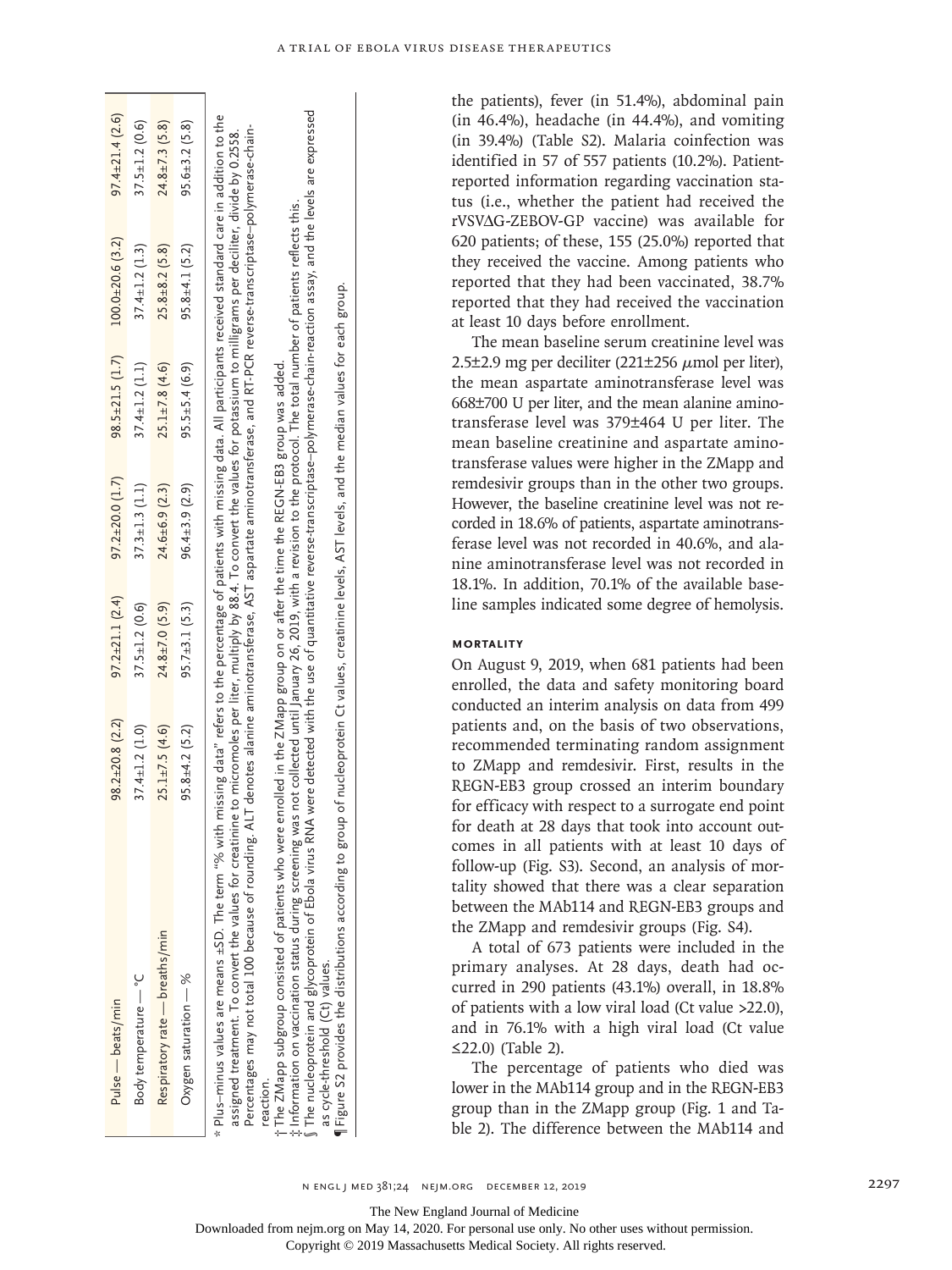| Table 2. Comparison of Death at 28 Days According to Treatment Group. |                                 |                                 |                                               |                                 |                                                                                                                                            |                                 |                                 |                                                                                                                                                                                           |
|-----------------------------------------------------------------------|---------------------------------|---------------------------------|-----------------------------------------------|---------------------------------|--------------------------------------------------------------------------------------------------------------------------------------------|---------------------------------|---------------------------------|-------------------------------------------------------------------------------------------------------------------------------------------------------------------------------------------|
| Population                                                            | ZMapp                           | Remdesivir                      | Remdesivir vs.<br>Difference,<br><b>ZMapp</b> | <b>MAb114</b>                   | MAb114 vs. ZMapp<br>Difference,                                                                                                            | REGN-EB3                        | <b>Subgroup</b><br>ZMapp        | Difference, REGN-EB3 vs.<br>ZMapp Subgroup                                                                                                                                                |
|                                                                       | no. of deaths/<br>total no. (%) | no. of deaths,<br>total no. (%) | percentage points<br>$(95%$ CI)               | no. of deaths/<br>total no. (%) | percentage points<br>(95% C1)                                                                                                              | no. of deaths,<br>total no. (%) | no. of deaths/<br>total no. (%) | percentage points<br>$(95%$ CI)                                                                                                                                                           |
| Overall                                                               | 84/169 (49.7)                   | 93/175 (53.1)                   | $3.4 (-7.2 to 14.0)$                          | 61/174(35.1)                    | $-14.6$ (-25.2 to $-1.7$ )*                                                                                                                | 52/155 (33.5)                   | 79/154 (51.3)                   | $-17.8$ $(-28.9$ to $-2.9)$ *                                                                                                                                                             |
| Patients with high<br>viral load;                                     | 60/71(84.5)                     | 64/75(85.3)                     | $0.8$ ( $-15.3$ to $17.2$ )                   | 51/73 (69.9)                    | $-14.6$ $(-33.0$ to $-0.5)$                                                                                                                | 42/66 (63.6)                    | 56/65 (86.2)                    | $-22.5$ $(-41.8$ to $-5.1)$                                                                                                                                                               |
| Patients with low<br>viral load <sup>+</sup>                          | 24/98 (24.5)                    |                                 | $(1.61$ ob $(29.0)$ 4.5 (-9.1 to 19.1)        | 10/101 (9.9)                    | $-14.6$ $(-32.4$ to $-2.6)$                                                                                                                | 10/89 (11.2)                    | 23/89 (25.8)                    | $-14.6$ ( $-32.6$ to $-2.3$ )                                                                                                                                                             |
| ber is the total number of patients in this category for each group.  |                                 |                                 |                                               |                                 | * The result is significant according to the interim stopping boundary of P<0.035 for the MAb114 group and P<0.028 for the REGN-EB3 group. |                                 |                                 | t Patients with a high viral load had an EBOV nucleoprotein Ct value of 22.0 or less. Patients with a low viral load had an EBOV nucleoprotein Ct value of more than 22.0. The total num- |

the ZMapp groups was −14.6 percentage points (95% confidence interval [CI], −25.2 to −1.7; P=0.007); the difference between the REGN-EB3 group and the ZMapp subgroup was −17.8 per centage points (95% CI, -28.9 to -2.9; P=0.002); and the difference between the remdesivir and ZMapp groups was 3.4 percentage points (95% CI, −7.2 to 14.0). (Fig. S5 shows the differences in mortality in the remdesivir, MAb114, and REGN-EB3 groups relative to the ZMapp group ac cording to Ct value, age, sex, and site.) The survival benefits seen in the MAb114 and REGN-EB3 groups were also seen in sensitivity analyses ad justed for potential baseline imbalances (Tables 3 and 4 and Table S3).

## **Secondary Efficacy End Points**

In an analysis of the time to the first negative result on RT-PCR assay for EBOV nucleoprotein, in which patients who had died were considered as not having had viral clearance, the time to the first negative result was shorter in the MAb114 and REGN-EB3 groups than in the ZMapp group (median in the MAb114 group, 16 days; median in the REGN-EB3 group, 15 days; median in the ZMapp group, 27 days) (Fig. 2). Among patients in the remdesivir group, the estimated median time was more than 28 days because mortality exceeded 50%.

# **Prognostic Variables**

A longer duration of symptoms before treatment was associated with significantly worse outcomes. Of note, 19% of patients who arrived at the treatment center within 1 day after the re ported onset of symptoms died, as compared with 47% of patients who arrived after they had had symptoms for 5 days (Table S4). The odds of death increased by 11% (95% CI, 5 to 16) for each day after the onset of symptoms that the patient did not present to the treatment center (Table 3).

The odds of death were lower among patients with lower viral loads (odds ratio per unit in crease in Ct value, 0.66; 95% CI, 0.62 to 0.71) and higher among patients with higher levels of creatinine (odds ratio per 1 mg per deciliter in crease, 1.43; 95% CI, 1.31 to 1.56), aspartate aminotransferase (odds ratio per 100 U per liter increase, 1.15; 95% CI, 1.11 to 1.20), and alanine aminotransferase (odds ratio per 100 U per liter increase, 1.43; 95% CI, 1.33 to 1.54). A multi variate logistic-regression analysis showed that

The New England Journal of Medicine

Downloaded from nejm.org on May 14, 2020. For personal use only. No other uses without permission.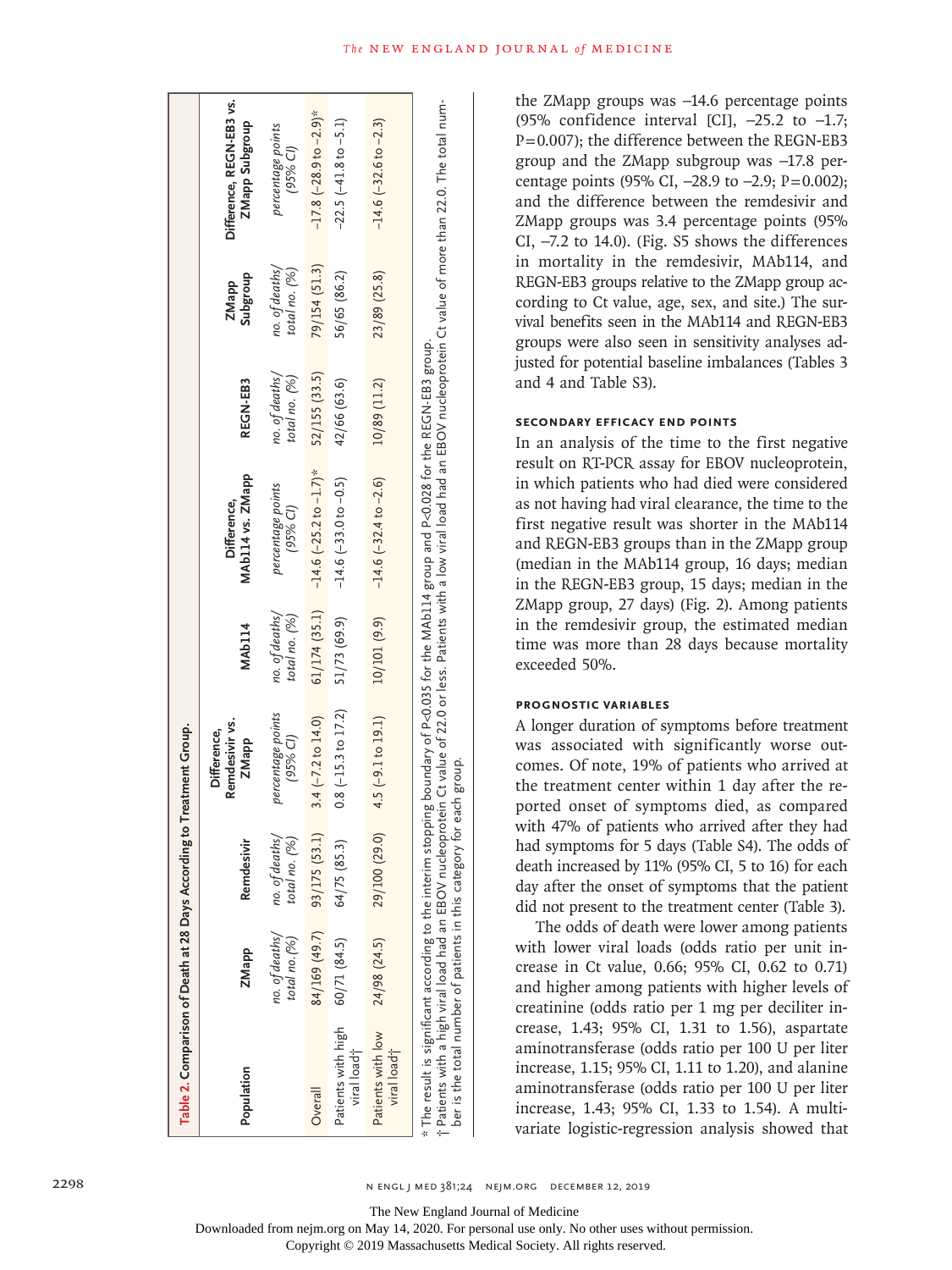

the duration of symptoms at enrollment, baseline nucleoprotein Ct value, and serum creatinine level all remained significant prognostic indicators of death (Table 4). Across all models, the effect estimates of treatment with MAb114 and REGN-EB3 remained significant (Table 3 and 4).

The percentage of patients who died was lower among those who reported that they had received the rVSV∆G-ZEBOV-GP vaccine than among those who reported no vaccination (27.1% [42 of 155 patients] vs. 48.4% [225 of 465]). However, patients who reported vaccination were also more likely to have had fewer days of illness before enrollment, higher baseline nucleoprotein Ct values, and lower levels of alanine aminotransferase (Table S5).

#### **Safety**

At least 98% of the patients received the infusions according to protocol (Table S6). A total of 29 serious adverse events were determined by trial investigators to be potentially related to the trial drugs (Table S7). However, after adjudication by an independent pharmacovigilance committee, four events in three patients, all of which resulted in death, were determined to be possibly related to a trial drug: one patient in the ZMapp group had worsening of gastrointestinal symptoms; one patient in the ZMapp group had periinfusional hypotension and hypoxia that responded to resuscitation after treatment interruption but that resulted in death within 24 hours; and one patient in the remdesivir group had hypotension that resulted in cessation of a loading dose of remdesivir and that was followed rapidly by cardiac arrest. However, even in these cases, the deaths could not readily be distinguished from underlying fulminant EVD itself.

#### **Delays in Treatment Administration**

The mean time from randomization to administration of the first infusion was somewhat lon-



**B Incidence of Death, Patients with a High Viral Load**



**C Incidence of Death, Patients with a Low Viral Load**



n engl j med 381;24 nejm.org December 12, 2019 2299

The New England Journal of Medicine

Downloaded from nejm.org on May 14, 2020. For personal use only. No other uses without permission.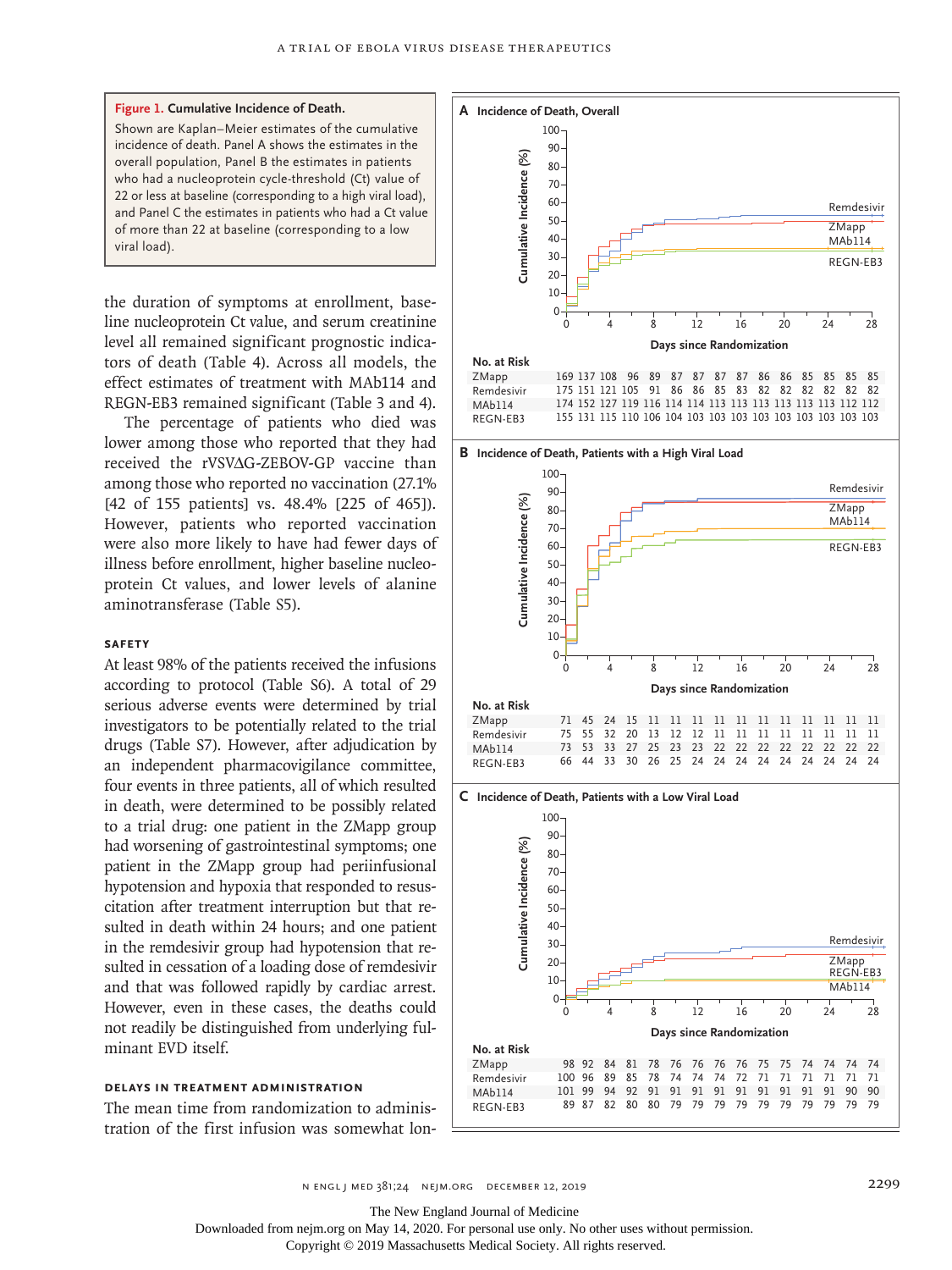| Table 3. Logistic-Regression Analyses for Death at 28 Days. |                                 |                                                 |                                        |                     |                     |  |
|-------------------------------------------------------------|---------------------------------|-------------------------------------------------|----------------------------------------|---------------------|---------------------|--|
| Variable                                                    | No. of Patients<br>in Analysis* |                                                 | Odds Ratio (95% confidence interval) ; |                     |                     |  |
|                                                             |                                 | For Each Variable                               | Remdesivir vs. ZMapp                   | MAb114 vs. ZMapp    | REGN-EB3 vs. ZMapp  |  |
| Duration of symptoms                                        | 615                             | $1.11(1.05-1.16)$<br>per day of symptoms:       | $1.04(0.66 - 1.64)$                    | $0.49(0.31 - 0.78)$ | $0.45(0.28 - 0.73)$ |  |
| Nucleoprotein Ct value                                      | 620                             | $0.66(0.62 - 0.71)$<br>per 1 unit increase      | $1.29(0.71 - 2.34)$                    | $0.39(0.21 - 0.73)$ | $0.37(0.20 - 0.68)$ |  |
| Years of age                                                | 623                             | $1.00(1.00-1.01)$<br>per 1 yr increase          | $1.07(0.68 - 1.66)$                    | $0.52(0.33 - 0.82)$ | $0.48(0.31 - 0.77)$ |  |
| Creatinine level                                            | 507                             | $1.43(1.31-1.56)$<br>per 1 mg/dl increase       | $0.93(0.54 - 1.59)$                    | $0.48(0.27 - 0.84)$ | $0.38(0.21 - 0.67)$ |  |
| AST level                                                   | 380                             | $1.15(1.11-1.20)$<br>per 100 U/liter increase   | $1.06(0.54 - 2.05)$                    | $0.31(0.14 - 0.67)$ | $0.29(0.14 - 0.63)$ |  |
| ALT level                                                   | 511                             | $1.43(1.33 - 1.54)$<br>per 100 U/liter increase | $0.95(0.54 - 1.68)$                    | $0.37(0.20 - 0.69)$ | $0.36(0.20 - 0.66)$ |  |
| Patient-reported<br>vaccination                             | 620                             | $0.37(0.24 - 0.55)$<br>yes vs. no               | $1.06(0.67 - 1.68)$                    | $0.48(0.30 - 0.77)$ | $0.44(0.28 - 0.71)$ |  |

\* Model estimates include data from patients who were enrolled after the REGN-EB3 group was added. The number of patients in the analysis reflects the number enrolled after the REGN-EB3 group was added for whom data were available for each variable.

† Each row shows the odds ratios derived from a multivariate logistic-regression model that included the variable listed plus the four treatment groups. ‡ The variable reflects each additional day of symptoms before admission to the treatment center.

§ Because of its clinical significance, the variable was added after the statistical analysis plan was finalized but before analysis of the data.

ger in the ZMapp and remdesivir groups than in the MAb114 and REGN-EB3 groups. (Table S8 and Fig. S6 provide a summary of the time from randomization to the first infusion according to trial group and site, and Table S9 provides the results of a sensitivity analysis of outcomes that excluded data from patients with delays of more than 6 hours.) Twelve patients were enrolled but died before receiving the first infusion: one in the ZMapp group, three in the remdesivir group, three in the MAb114 group, and five in the REGN-EB3 group.

#### Discussion

In this trial of four promising experimental treatments against *Z. ebolavirus*, the combination of standard care plus either MAb114 or REGN-EB3 was superior to standard care plus ZMapp against the Ituri EBOV variant currently circulating in the DRC. Survival benefits were seen both in patients with high viral loads and in those with low viral loads at presentation. The reason that mortality among patients who received ZMapp was 22% in the PREVAIL II trial (conducted during the outbreak in West Africa) and 50% in our trial (conducted during the current outbreak in the DRC) is unclear. Potential differences in virulence, the relevant viral epitopes,<sup>14</sup> patient populations, duration of symptoms, and standard-of-care practices are being explored.

In addition to differential effects of the four trial agents with respect to mortality, the results showed the importance of early diagnosis and treatment. We observed an 11% increase in the odds of death for each day that symptoms persisted before enrollment. These data highlight the need for community awareness that earlier diagnosis and treatment are associated with increased survival. Similarly, there was an effect of baseline viral load with respect to death at 28 days with each trial drug: mortality among patients who had a nucleoprotein Ct value of 22 or less at screening (i.e., high viral load) was 4 times as high as mortality among patients with a nucleoprotein Ct value of greater than 22 (i.e., low viral load). As described previously, the degree of baseline renal dysfunction was also a strong adverse prognostic indicator of survival, despite the use of medical countermeasures,<sup>17,18</sup> with higher creatinine levels at presentation correlating with a higher risk of death.

Given that 97% of deaths in this trial occurred within 10 days after enrollment, the efficacy of MAb114 and REGN-EB3 as compared with that of ZMapp and remdesivir might be partly attributable to the fact that the full treatment courses of MAb114 and REGN-EB3 were administered in a single dose, whereas ZMapp

The New England Journal of Medicine

Downloaded from nejm.org on May 14, 2020. For personal use only. No other uses without permission.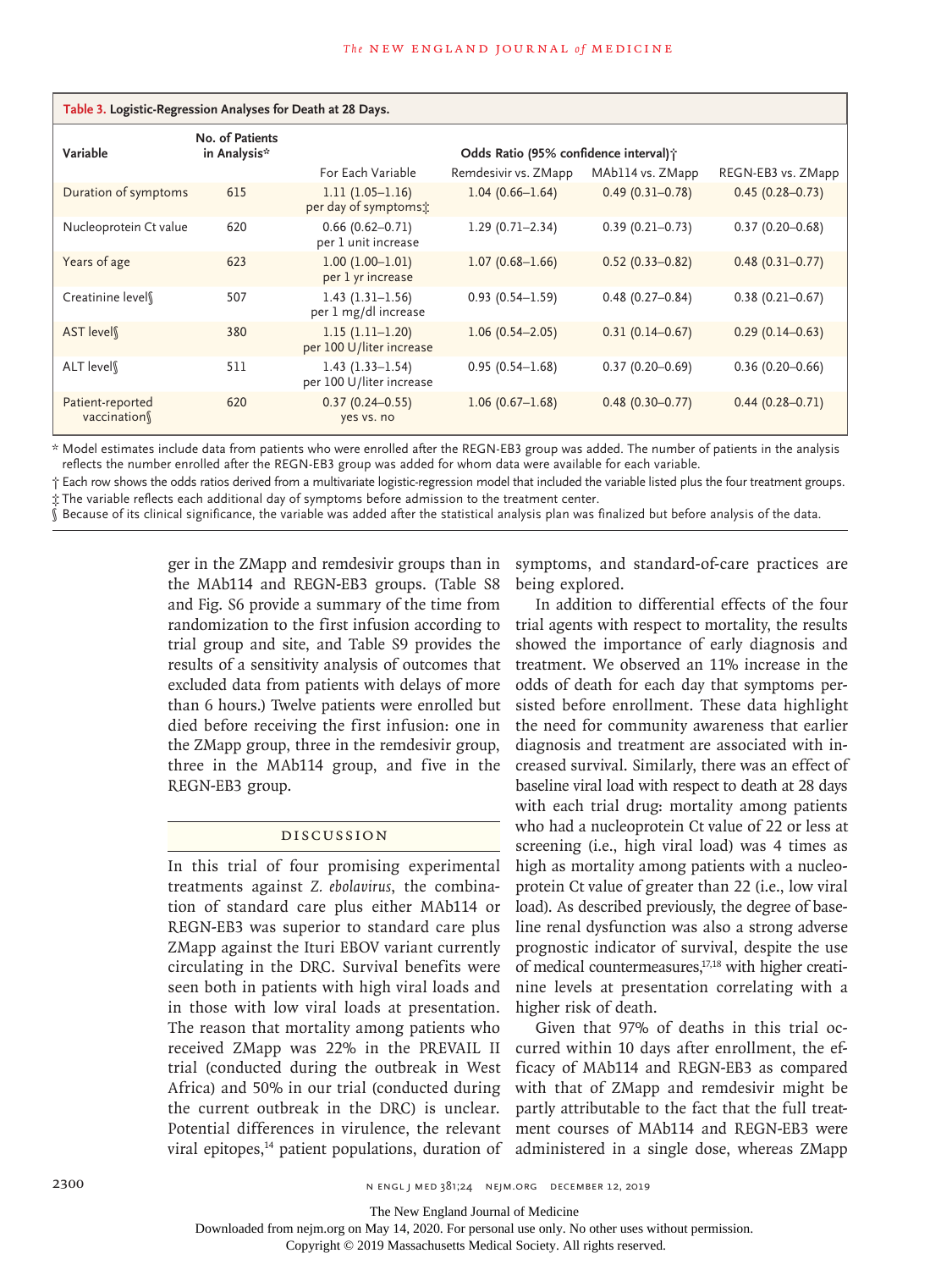and remdesivir were administered in multiple infusions. Differences in the time to appearance of the first negative nucleoprotein Ct result among trial groups support this observation; patients in the MAb114 and REGN-EB3 groups had faster rates of viral clearance than patients in the ZMapp and remdesivir groups. With ZMapp, the longer preparation time and the recommendation to allot up to 4 hours for the infusion of the first dose led to some delays in initiating therapy until the following day for patients who arrived later in the day to their respective treatment centers. However, in a sensitivity analysis, mortality was only slightly lower when ZMapp recipients with delayed therapy were excluded.

Although most characteristics at baseline were balanced across the four groups, values for serum creatinine and aminotransferases were higher in the ZMapp and remdesivir groups than in the MAb114 and REGN-EB3 groups; patients in the latter groups had better outcomes, despite similar durations of illness before enrollment. This suggests that enrolled patients might, on average, have been somewhat sicker in the ZMapp and the remdesivir groups, which could potentially account for some of the differences in outcomes. A high percentage of missing baseline data complicates this analysis. Nevertheless, sensitivity analyses confirm the persistence of benefits of treatment with MAb114 and REGN-EB3 despite these potential imbalances.

Of the 620 patients for whom information on vaccination with rVSV∆G-ZEBOV-GP was available, 155 patients (25.0%) reported that they had received the vaccine; of these, 38.7% reported that they had received the vaccine at least 10 days before the onset of clinical symptoms. Patients who reported vaccination were more likely to enroll sooner after the onset of symptoms and generally had more favorable prognostic profiles at baseline, suggesting a possible relationship between vaccination and health-seeking behaviors associated with improved outcomes. Alternatively, the less severe clinical status of these persons at presentation could be the result of a direct effect of the vaccine on outcomes. A limitation of these results is that vaccination status was reported by the patient; efforts to confirm vaccination status are under way. Given that vaccination status was not a randomization factor in this trial, it is not possible to draw firm conclusions about its effect on mortality.

**Table 4. Multivariate Logistic-Regression Analyses for Death at 28 Days in the 371 Patients Who Had Data Available for All Variables.**

| Variable                                                                              | Odds Ratio (95% CI) |
|---------------------------------------------------------------------------------------|---------------------|
| Assignment to remdesivir vs. ZMapp                                                    | $0.99(0.46 - 2.14)$ |
| Assignment to MAb114 vs. ZMapp                                                        | $0.24(0.10-0.61)$   |
| Assignment to REGN-EB3 vs. ZMapp                                                      | $0.21(0.08 - 0.53)$ |
| Duration of symptoms before admission to<br>treatment center, per each additional day | $1.12(1.00-1.24)$   |
| Baseline nucleoprotein Ct value per 1-unit increase                                   | $0.67(0.59 - 0.76)$ |
| Years of age per 1 yr increase                                                        | $1.02$ (1.00-1.04)  |
| Creatinine level per 1 mg/dl increase                                                 | $1.36(1.18-1.58)$   |
| AST level per 100 U/liter increase                                                    | $1.00(0.92 - 1.07)$ |
| ALT level per 100 U/liter increase                                                    | $0.96(0.79 - 1.17)$ |
| Patient-reported vaccination, yes vs. no                                              | $0.47(0.21 - 1.01)$ |

With few exceptions, the safety profiles of all four trial drugs were generally consistent with either their limited previous investigational use in EBOV-infected humans, published phase 1 data in healthy volunteers, or both. Twenty-nine serious adverse events were reported by the investigators as possibly related to the experimental treatments — not all of which occurred during the treatment period. On review, four were thought to be possibly related to the trial-drug infusions. It is difficult to distinguish adverse events associated with the trial drug from those related to underlying EVD, so the assessment of relatedness is challenging. These favorable safety profiles support the notion that relative efficacy rather than safety considerations will most likely provide the major rationale for the future use of these drugs.

Although the observed treatment benefits of MAb114 and REGN-EB3 were striking, 34% of all patients and 67% of patients who presented with higher viral loads died despite receiving one of these agents. Exploration of more efficacious interventions — such as further improvements in aggressive supportive-care measures and combination strategies that use agents with potentially complementary mechanisms of action — is needed. It is worth noting, however, that all the treatments chosen for this trial had shown comparatively high survival rates in nonhuman primate EBOV challenge models with the use of a non-Ituri EBOV variant (Kikwit), which illustrates a potential limitation of these models in evaluating singledrug and (future) combination-drug strategies.

We encountered numerous challenges in the performance of this trial. It was conducted in a

The New England Journal of Medicine

Downloaded from nejm.org on May 14, 2020. For personal use only. No other uses without permission.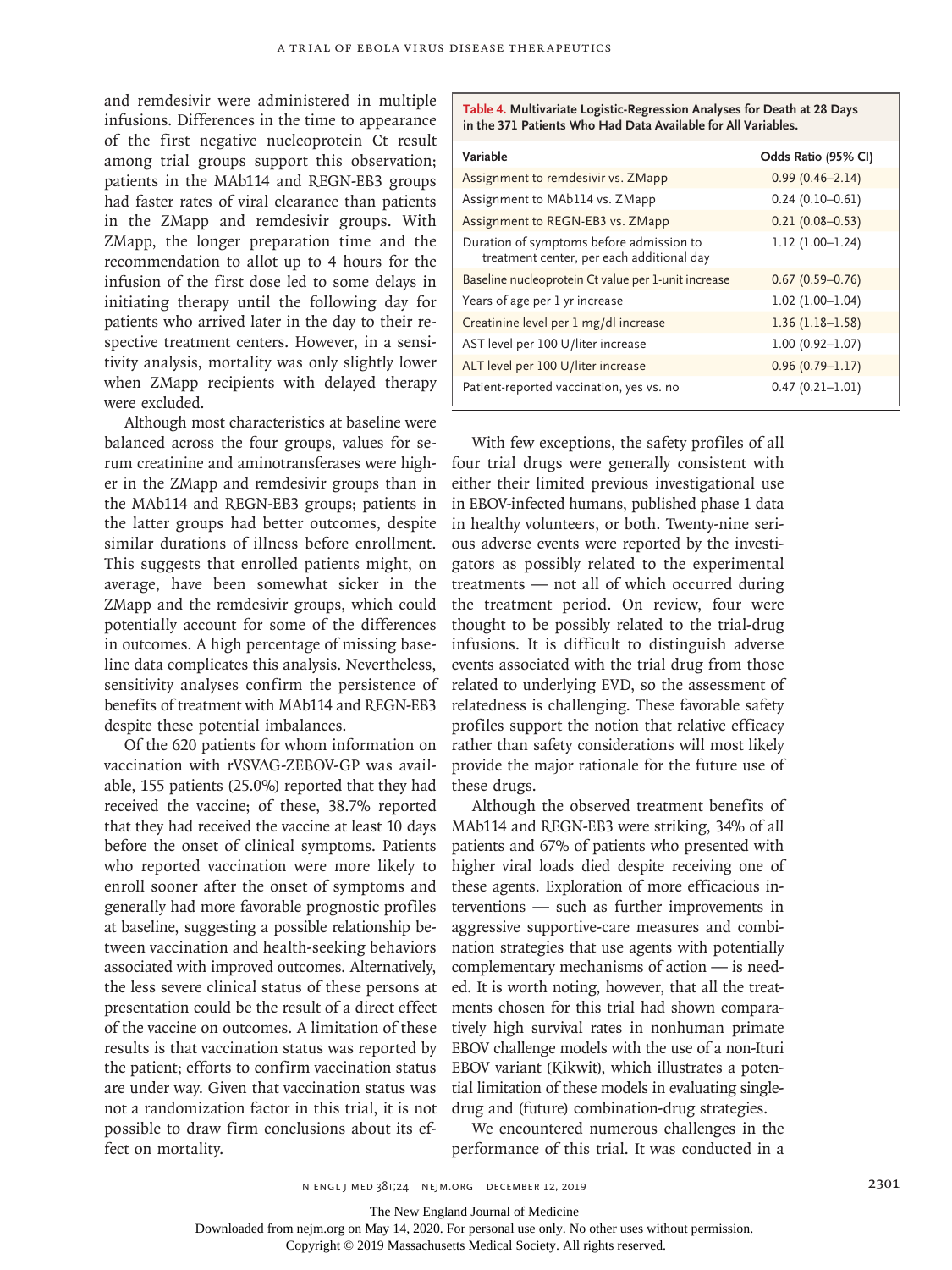

region of the DRC in which there is regional violence, mistrust of government, mistrust of the Ebola response, an unstable electrical power grid,

#### **Figure 2. Time to Viral Clearance.**

Panel A shows the time to the first negative result for Ebola virus (EBOV) nucleoprotein on reverse-transcriptase–polymerase-chain-reaction (RT-PCR) assay in all groups, with deaths imputed as the worst time. The dots indicate individual patients, the triangles indicate patients who were enrolled before January 2019 when the protocol was revised to add the REGN-EB3 group, and the horizontal bars indicate the group means. The black hashed bar in the remdesivir group indicates that the median time was not observed because more than 50% of patients in this group died before the first negative result. Data are not shown for one patient in the ZMapp group and one patient in the REGN-EB3 group who did not have a first negative result before day 28 but who had a negative result at days 48 and 41, respectively. Panel B shows the values for EBOV nucleoprotein as determined on RT-PCR, according to day of the trial. The symbols indicate the median, and the vertical bars indicate the interquartile range.

transportation difficulties, and a history of high morbidity from other infectious diseases. Missing results from laboratory tests make the logisticregression analyses difficult to interpret. Continual oversight of staffing and supply-chain issues by the DRC Ministry of Health, the INRB, the WHO, ALIMA, IMC, and MSF was essential to maintaining an appropriate standard of supportive care in the trial centers. The trial was interrupted temporarily in two participating centers that had to be evacuated because of violence directed against those units by local community or paramilitary groups who were reportedly suspicious of the activities under way in those facilities.

Reaching a successful conclusion to this challenging trial required careful planning as well as the cooperation, support, and coordination of national and international health agencies, government leaders, pharmaceutical companies, dedicated oversight boards, scientists, and nongovernmental organizations. This trial showed that it is possible to conduct scientifically rigorous and ethically sound research during an outbreak, even in a conflict zone. Although it is important to recognize the collective strength of this partnership in ensuring the completion of the trial, the single greatest factor that ensured its success was the commitment of the staff in the field and at the sites (the physicians, nurses, pharmacists, hygienists, the *gardes-malades* [guardians of the sick], and the numerous other support staff) who worked under highly challenging circumstances at the front lines of this effort in the Ebola treatment centers, as well as that of the patients themselves.

The New England Journal of Medicine

Downloaded from nejm.org on May 14, 2020. For personal use only. No other uses without permission.